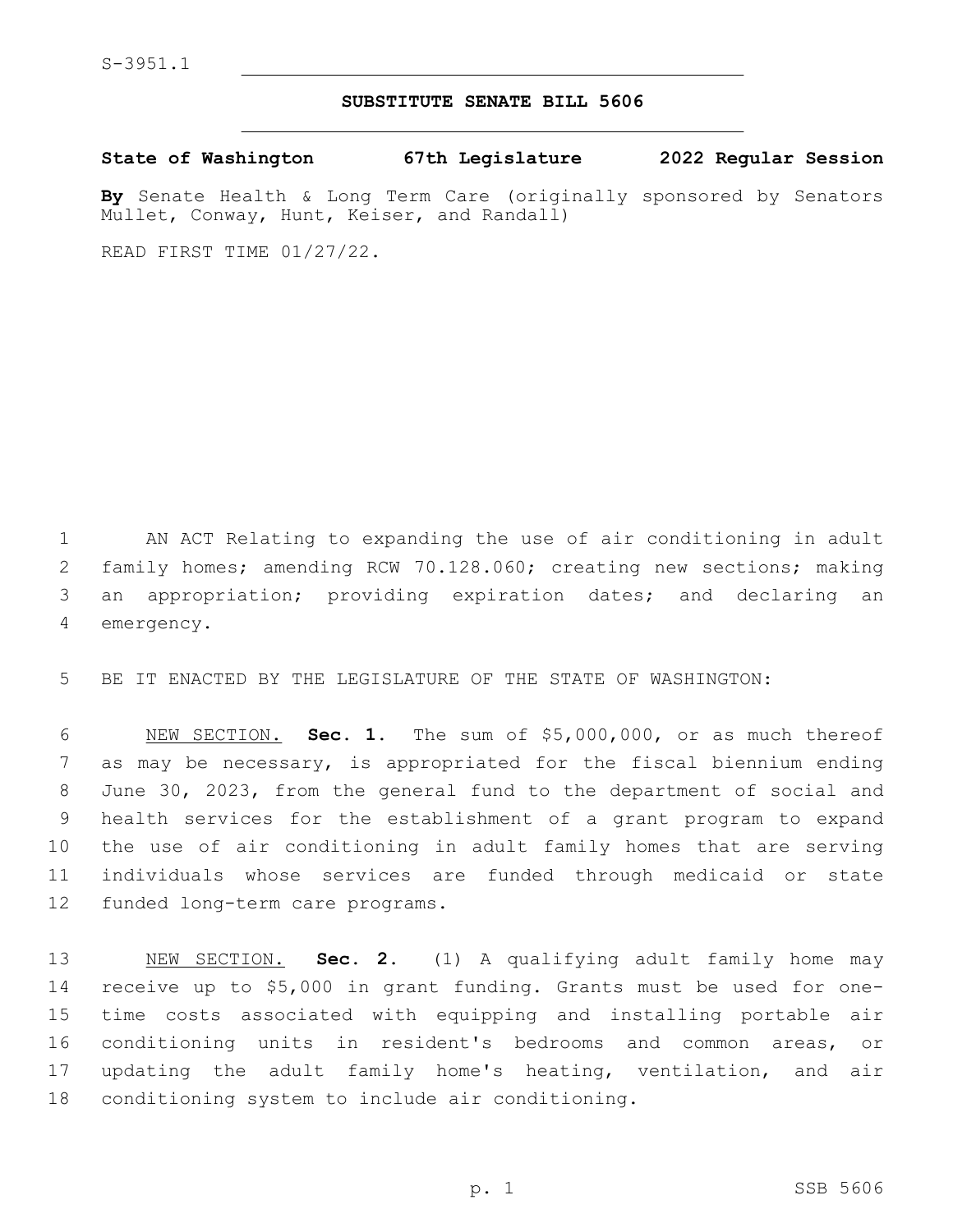(2) The department of social and health services shall verify that the grant was used appropriately at the inspection immediately following the adult family home's receipt of the grant.

 (3) The department of social and health services may adopt rules to implement this section. In implementing this section, the department shall consult with consumers, advocates, and organizations 7 representing adult family homes.

8 (4) This section expires June 30, 2023.

 NEW SECTION. **Sec. 3.** (1) During the inspection of an adult family home, the department of social and health services shall survey the home's air conditioning capabilities including, but not limited to, whether the home is using portable air conditioners or has air conditioning as part of their home's heating, ventilation, and air conditioning system.

 (2) By December 1, 2023, the department of social and health services shall report to the legislature the number of adult family homes with air conditioning and break this out by the number of homes using portable air conditioners, the number of homes with air conditioning as part of their home's heating, ventilation, and air conditioning system, and whether the homes are private pay or publicly funded. The department shall include in the report their recommendations for increasing the number of homes with air 23 conditioning capabilities.

24 (3) This section expires January 1, 2024.

 **Sec. 4.** RCW 70.128.060 and 2020 c 220 s 3 are each amended to 26 read as follows:

 (1) An application for license shall be made to the department upon forms provided by it and shall contain such information as the 29 department reasonably requires.

 (2) Subject to the provisions of this section, the department shall issue a license to an adult family home if the department finds that the applicant and the home are in compliance with this chapter and the rules adopted under this chapter. The department may not issue a license if (a) the applicant or a person affiliated with the applicant has prior violations of this chapter relating to the adult family home subject to the application or any other adult family home, or of any other law regulating residential care facilities within the past ten years that resulted in revocation, suspension, or

p. 2 SSB 5606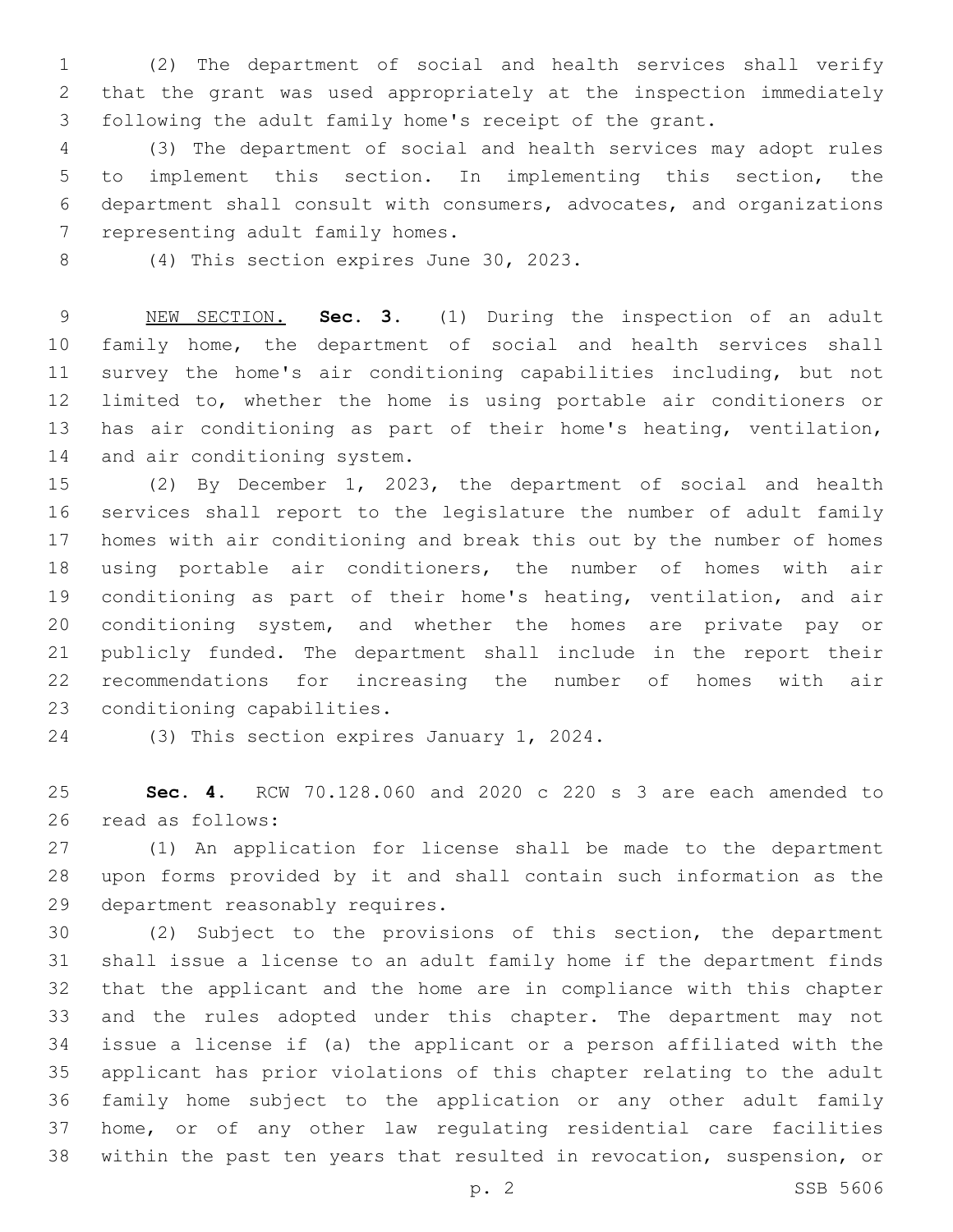nonrenewal of a license or contract with the department; or (b) the applicant or a person affiliated with the applicant has a history of significant noncompliance with federal, state, or local laws, rules, or regulations relating to the provision of care or services to vulnerable adults or to children. A person is considered affiliated with an applicant if the person is listed on the license application as a partner, officer, director, resident manager, or majority owner of the applying entity, or is the spouse of the applicant.

(3) The license fee shall be submitted with the application.

 (4) Proof of financial solvency must be submitted when requested 11 by the department.

 (5) The department shall serve upon the applicant a copy of the decision granting or denying an application for a license. An applicant shall have the right to contest denial of his or her application for a license as provided in chapter 34.05 RCW by requesting a hearing in writing within twenty-eight days after 17 receipt of the notice of denial.

 (6) The department shall not issue a license to a provider if the department finds that the provider or spouse of the provider or any partner, officer, director, managerial employee, or majority owner has a history of significant noncompliance with federal or state regulations, rules, or laws in providing care or services to 23 vulnerable adults or to children.

 (7) The department shall license an adult family home for the maximum level of care that the adult family home may provide. The department shall define, in rule, license levels based upon the education, training, and caregiving experience of the licensed 28 provider or staff.

 (8) For adult family homes that serve residents with special needs such as dementia, developmental disabilities, or mental illness, specialty training is required of providers and resident managers consistent with RCW 70.128.230, and also is required for caregivers, with standardized competency testing for caregivers hired after July 28, 2013, as set forth by the department in rule. The department shall examine, with input from experts, providers, consumers, and advocates, whether the existing specialty training courses are adequate for providers, resident managers, and caregivers to meet these residents' special needs, are sufficiently standardized in curricula and instructional techniques, and are accompanied by effective tools to fairly evaluate successful student completion. The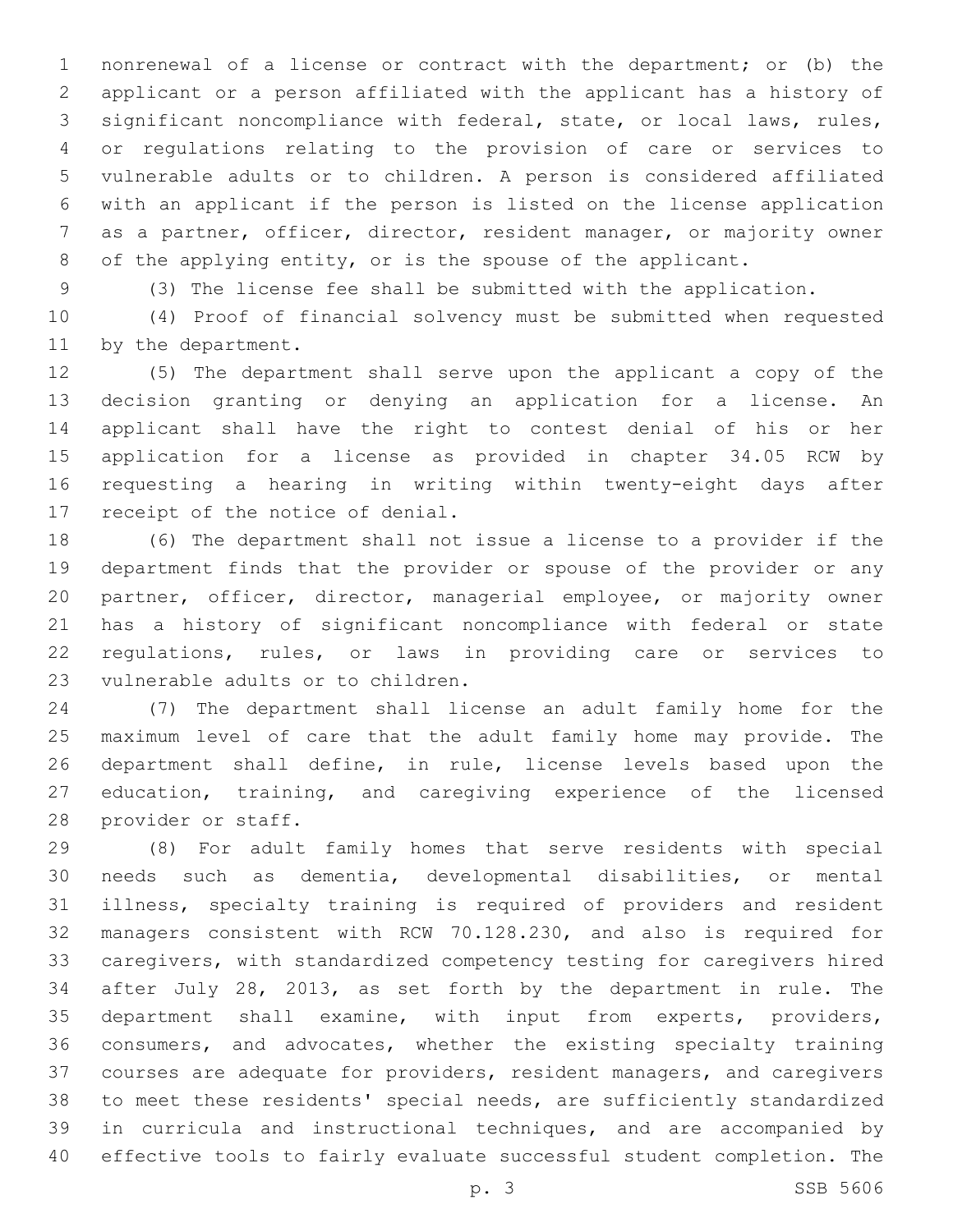department may enhance the existing specialty training requirements by rule, and may update curricula, instructional techniques, and competency testing based upon its review and stakeholder input. In addition, the department shall examine, with input from experts, providers, consumers, and advocates, whether additional specialty training categories should be created for adult family homes serving residents with other special needs, such as traumatic brain injury, skilled nursing, or bariatric care. The department may establish, by rule, additional specialty training categories and requirements for providers, resident managers, and caregivers, if needed to better 11 serve residents with such special needs.

 (9) The department shall establish, by rule, standards used to license nonresident providers and multiple facility operators.

 (10) The department shall establish, by rule, for multiple facility operators educational standards substantially equivalent to recognized national certification standards for residential care 17 administrators.

 (11)(a)(i) At the time of an application for an adult family home license and upon the annual fee renewal date set by the department, the licensee shall pay a license fee. Beginning July 1, 2011, the per bed license fee and any processing fees, including the initial license fee, must be established in the omnibus appropriations act and any amendment or additions made to that act. The license fees established in the omnibus appropriations act and any amendment or additions made to that act may not exceed the department's annual licensing and oversight activity costs and must include the department's cost of paying providers for the amount of the license 28 fee attributed to medicaid clients.

 (ii) In addition to the fees established in (a)(i) of this subsection, the department shall charge the licensee a nonrefundable fee to increase bed capacity at the adult family home to seven or eight beds or in the event of a change in ownership of the adult family home. The fee must be established in the omnibus appropriations act and any amendment or additions made to that act.

 (b) The department may authorize a one-time waiver of all or any portion of the licensing, processing, or change of ownership fees required under this subsection (11) in any case in which the department determines that an adult family home is being relicensed because of exceptional circumstances, such as death or incapacity of 40 a provider, and that to require the full payment of the licensing,